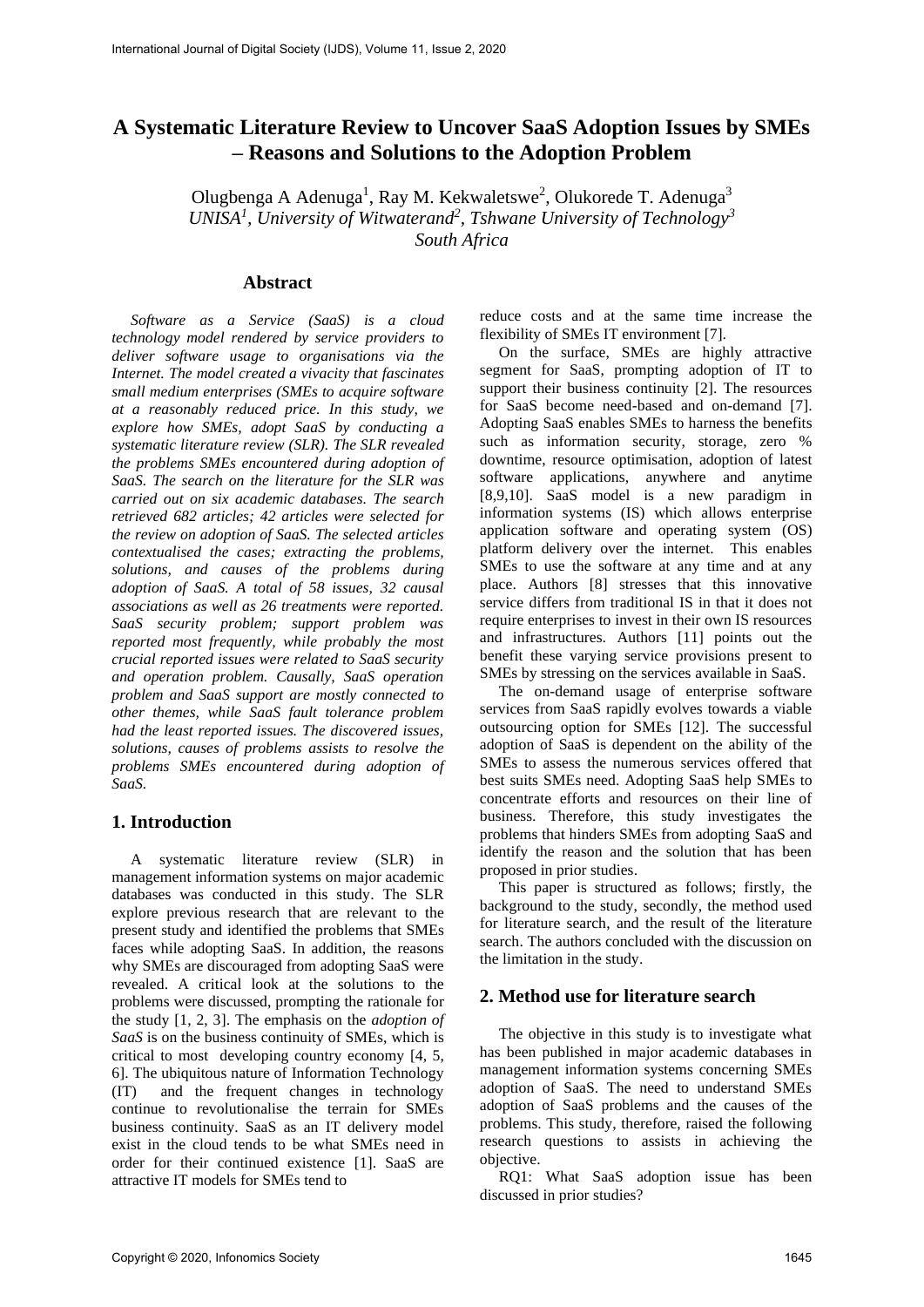RQ2: What are the reasons for the SaaS adoption issues?

RQ3: What is the proposed solution for the SaaS adoption issues?

The investigation is limited to SMEs adoption of SaaS, carried out by using the search terms for SaaS adoption and implementation.

The study employed SLR to ensure that adequate related studies are retrieved as specified in [11]. The study further describes the technique to gather all empirical evidence, critically assess it, and to arrive at the conclusion that summarizes the research. The SLR procedure began with collection of similar and all available studies on SaaS, identified situation in the study analysis, present discussion and result section of this paper. The exploration procedure of the literature retrieved comprises of four steps: (i) search strategy, (ii) filtering approach, (iii) information removal as well as (iv) synthesis. The subsection that follows discussion on the strategy used in searching through the academic databases.

#### **2.1. Strategy used for searching**

Extensive search of literature was carried out on academic databases over the two periods presented in Table 1. The first part of the literature survey was carried out between 3 March 2018 and 18 March 2018. The second part of the literature survey was conducted between 1 November 2018 and 22 November 2018. The academic databases searched include open access to thesis and dissertation (oatd), Scopus, Association of Computing Machine (ACM), Association of Information Systems electronic Library (AiSeL), Sage, and IEEE xplore. The search term for the retrieval of the literatures are "Software as a Service OR SaaS". The retrieved literatures were filtered using publication date between 2013 to 2018 (01/01/2013 – 12/31/2018) and all publication inclusive.

Despite all these benefits, the outcome of the SLR conducted indicated that there still exists limited study in the area of SMEs adoption of SaaS as shown in Figure 1 with the conditions for the inclusion and exclusion of articles.

Scanning through the title of the retrieved articles that are published in English Language. Seventy-six articles passed the exclusion conditions, out of the seventy-six articles, forty-two were included in the final SLR review for the study.

# **2.2. Coding of data**

Coding was done using word cloud in Atlas.ti application version 8. This helps to extract the information through grounded theory [12]. The following three steps were implemented in the coding: (i) conceptual coding, (ii) selective coding and (iii) axial coding.

| Table 1. Articles retrieved between March and |
|-----------------------------------------------|
| November 2018                                 |

| <b>Academic</b>         |      |      | <b>March 2018</b>   |      | November 2018 |      |  |
|-------------------------|------|------|---------------------|------|---------------|------|--|
| <b>Database</b>         |      |      |                     |      |               |      |  |
| <b>OATD</b>             |      | 15   |                     |      | 10            |      |  |
| Scopus                  |      |      | 201                 |      |               |      |  |
| <b>ACM</b>              |      |      | 82                  |      |               |      |  |
| AiSeL                   |      | 143  |                     |      | 26            |      |  |
| Sage                    |      | 25   |                     |      | 12            |      |  |
| IEEExplore              |      | 98   |                     |      | 30            |      |  |
| <b>Total</b>            |      | 564  |                     |      | 118           |      |  |
|                         |      |      |                     |      |               |      |  |
|                         |      |      |                     |      |               |      |  |
| 16                      |      |      |                     |      |               |      |  |
| 14                      |      |      |                     |      |               |      |  |
| 12                      |      |      |                     |      |               |      |  |
| 10                      |      |      |                     |      |               |      |  |
| 8                       |      |      |                     |      |               |      |  |
| Number of Articles<br>6 |      |      |                     |      |               |      |  |
| 4                       |      |      |                     |      |               |      |  |
| $\overline{\mathbf{z}}$ |      |      |                     |      |               |      |  |
| o                       |      |      |                     |      |               |      |  |
|                         | 2013 | 2014 | 2015                | 2016 | 2017          | 2018 |  |
|                         |      |      | Year of Publication |      |               |      |  |

Figure 1. Number of articles published per year

Conceptual coding articles help with the analysis of issues that have emerged when SMEs adoption of SaaS was done. Identifying instances of problems is extremely interpretive work and just including problems, which are named explicitly. For instance, difficulties were not considered inclusive enough. The following quote was coded with the codes "placement problem", even in case it was not explicitly described to become a problem:

"*As the workloads of uses of SaaS applications; materials capacities continue to change over time, as well as the dynamic, therefore the answer found for the original SaaS placement might have been to reconfigure in order to retain the SaaS performance and then to maximise the resource used.*" --- Case D5

All the problems were examined if any causes or solutions for that issue had been discussed in that case, if so, the study coded the concepts as causes and solutions. The following quote was coded with the code's "reason", for "placement problem". This can be translated into the sentence "reason for placement problem".

"*SaaS service providers face optimisation problem as they need to satisfy customers (SMEs), to satisfy the previously established as well as proved demands for dynamic optimisation problems that SMEs garbled with in SaaS adoption.*"

---Case D13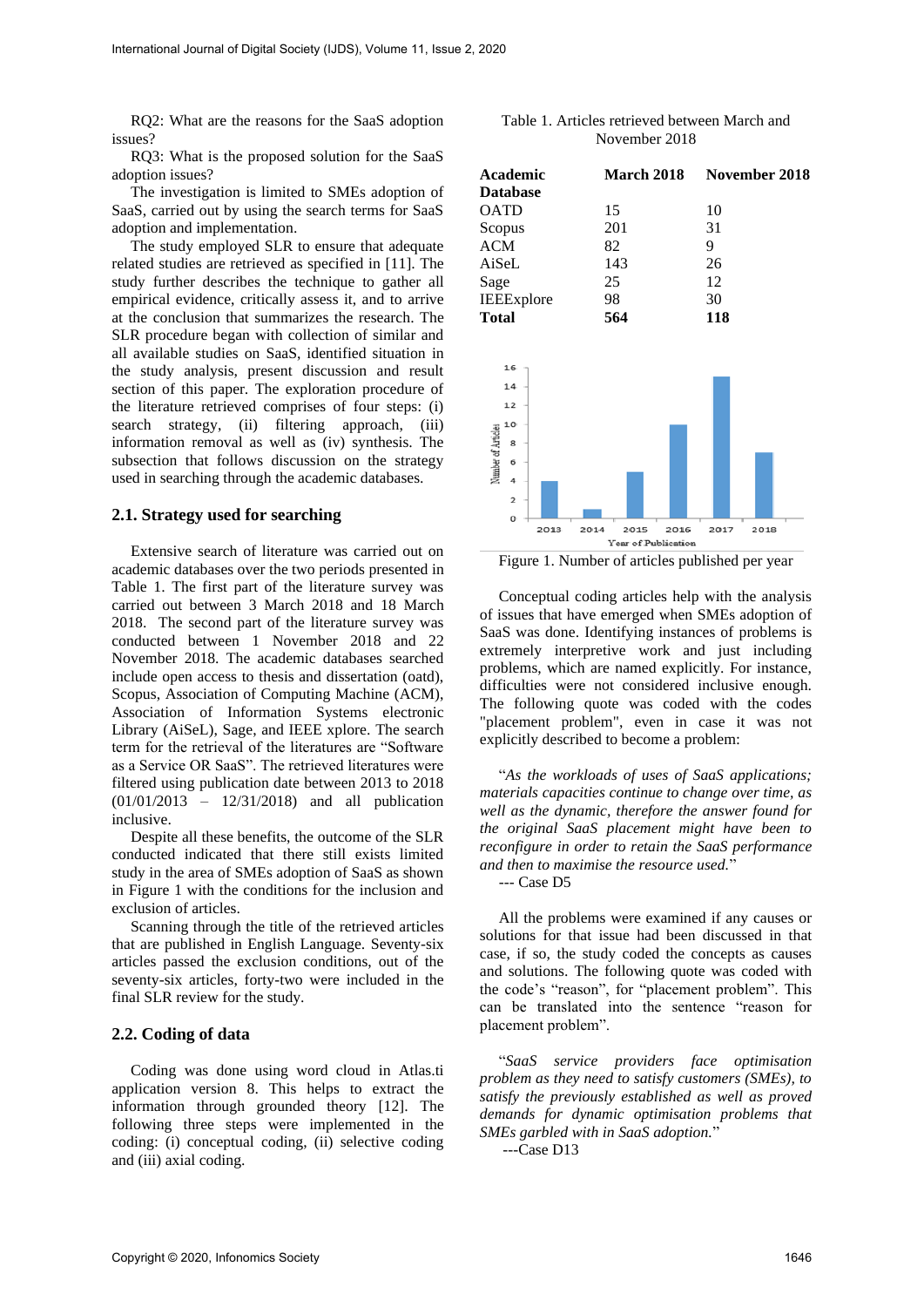Likewise, the subsequent quote was coded with the codes "solution to SaaS adoption problem". This may be checked out as "delivery model that resolves the organisation problem".

"*SaaS delivery model for SMEs, assists in business operation, will have an additional advantage of using the perfect process supplied by SaaS. This kind of benefits may boost the intention of SaaS procurement.*"

---Case D18

During axial coding, this particular analysis made connections between the codes created during conceptual coding. This particular analysis connected each answer code to every issue code, which it had been mentioned to resolve. Similarly, this particular analysis connected each issue code to every issue code, which it had been mentioned causing. This study did not separate problem and leads to codes, since causes might usually be viewed as problems also. On the contrary, the study divided the codes purely being sometimes problems, solutions or reasons, even when several remedies had been thought tricky in the posts. For instance, the answer "multi-tenancy" can be hard in case the "performance, security as well as availability" issue is existing. But to code this particular, we utilized the issue code "multi-tenancy" as related to "performance, security and availability".

Selective coding was carried out to form codes that were applied in the articles. This includes situations, which described the issue code but did not think it over as being a faced issue, they were definitely coded to ground the coded much better and look for variance in the issue idea. Additionally, an issue concept was combined to increase the abstraction amount of coding. For instance, the subsequent quote was coded with "security" throughout selective coding:

"*An insecure SaaS placement might permit a malicious user to handcraft parameters which bypass security checks as well as access very sensitive information of tenants. Placing SaaS elements to a weak server might result in possible security risks to these pieces and also, so, might violate Service Level Agreements (SLA) constraints.*" ---Case D14

Additionally, in this study, the code "prevented problem" was introduced as an issue that ideally was talked about to have been fixed before being an issue. For instance, the subsequent quote was coded with the codes "access "vulnerability": and problem"

"*Access authorization operation from various sources sharing techniques are described to occur as well as deploy the entry control program in SaaS*  *business model. Every tenant should be independent and can authorise subtenants of its access to get into their own resources, of which includes private SaaS services and data.*"

---Case D34

#### **2.3. Second-order headings**

The thematic synthesis was carried out based on [13] work on SaaS reliability measurement metric. Thus, all the problems, reasons and solutions identified were coded and synthesised into different themes. We looked at the different activities of SaaS reliability measurement metric and they are operational, security, fault tolerance, support and monitoring. Financial implication in the framework was not included in the thematic synthesis because SMEs adoption of SaaS is only an enabler of SMEs businesses according to [14]. The choice to use these themes serves as indicator for the themes were not choose beforehand but were rather identified as issues.

#### **2.4. Evaluation of criticality**

We selected probably the most crucial problems for every case to be able to see which problems had the biggest impact on adoption. The number of the most crucial problems was not constrained. The two conditions for selecting the most crucial problems are the most serious issues that prevented SME from adoption of SaaS, and the most critical enablers that enabled SME adoption of SaaS.

Enabling factors were collected in some instances, no crucial issues were mentioned, but a few crucial enablers were emphasised. Probably the most crucial problems were extracted by three different methods. These methods are elaborated as explicit, implicit and causal.

Explicit: in case the content entirely emphasised an issue, or even in case it had been mentioned explicitly in the content that an issue was probably the most crucial, subsequently that problem was selected as an explicit issue. For instance, in case SC4, in which several issues have been provided, one was emphasised as probably the most critical:

"*Exclusively, SaaS applications involve executable business processes or maybe workflows, variation factors are spread with the workflow definitions, and therefore the profitable customisation of workflow driven SaaS applications relies upon current workflow customisation approaches as well as customisation techniques*." ---Case D4

Implicit: This is when the issues were interpreted, in any case, could be viewed as probably the most crucial. These interpretations had been compared in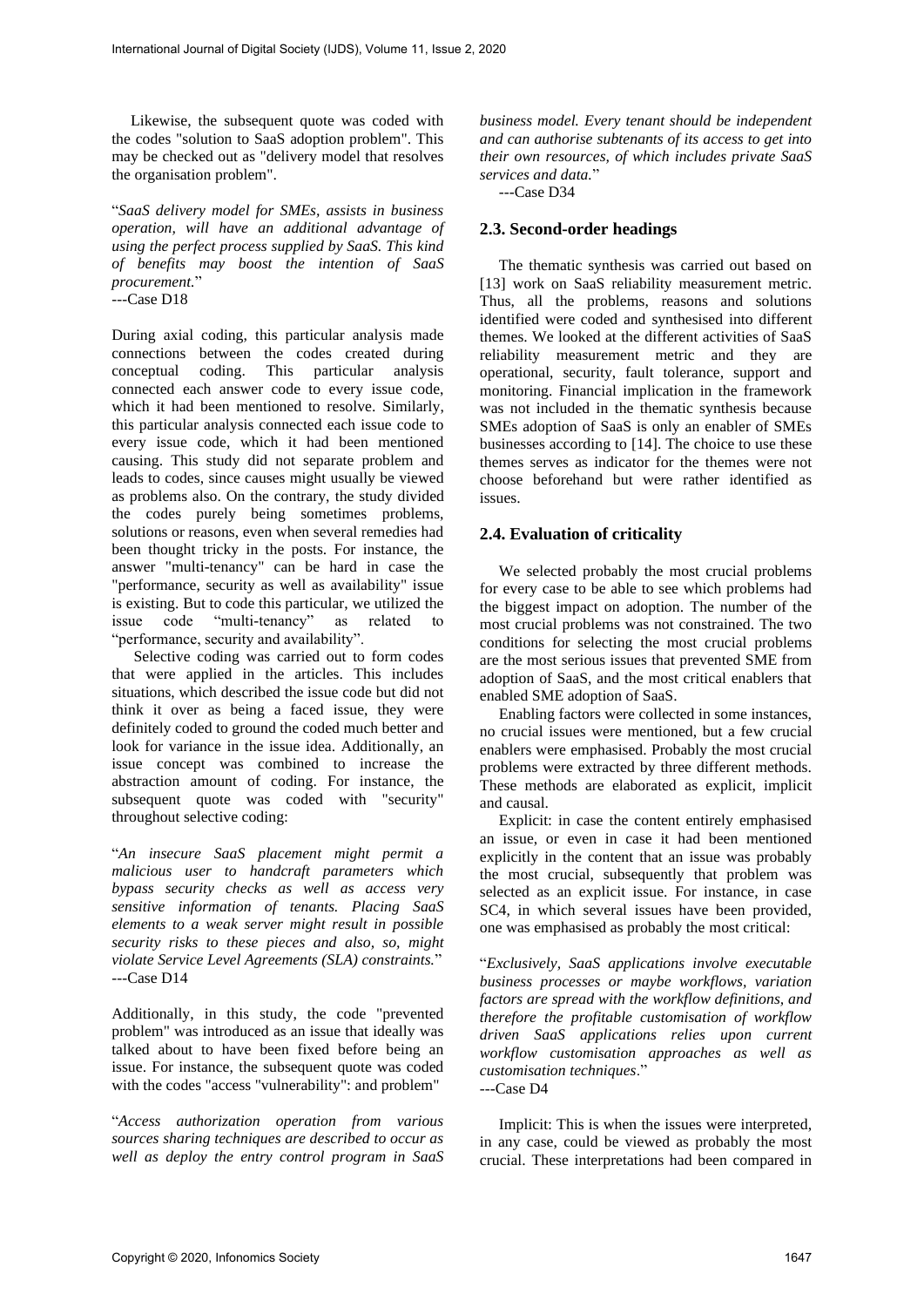between the writers to mitigate bias and comprehensive explanation of the process.

Causal: the sources provided in the articles had been taken into consideration, by thinking about the additional main causes of SaaS adoption problems, the reasons and the solutions. The issue might be viewed as critical, though it was caused by the flexibility, in order to achieve guarantee service availability and so forth.

# **2.5. Reliability and validity of reviewed literature**

The first author, causing single researcher bias, which had to be mitigated, first performed the search filtering, data extraction and synthesis. The search bias was mitigated by constructing the review protocol according to the guidelines by [11]. To avert single researcher's bias, the other author reviewed the review protocol.

The mitigation for selection bias has two experts produce impartial inclusion/exclusion on random sample selection of 255 articles out of the total 682. The random sampling was carried out to reduce the effort necessary for assessing the validity.

This accounted for moderate representation in the number of selected articles for the discussion in the study [15].

Bias in the criticality assessment was mitigated on the 42 articles selected by using the exclusion condition; there have been 38 complete agreements, 4 partial agreements in between the supervisor and the student, which means that several of the selected codes had been the same for most situation in the final selection of articles. The reliability and the validity process had an effect not just on the selected criticality assessments but on the codes, as well which enhanced the dependability of the study for the SLR.

#### **2.6. Selection of articles for review**

When extracting information from the forty-two selected articles for the literature review, it was distinguished that several of the articles did not include some information regarding issues on SaaS adoption studies. The articles that did not contain any extra problems are D5, D21, D17, D46 and D26. Article D48 contained issues but had been duplicated to Article D2, which analysed exactly the same situation.

All the cases reported throughout the years 2013 and 2018 are not especially shocking, because SaaS gained attention in the 20th century but studies in this specific region begin gaining recognition within the last ten years. Nevertheless, over fifty percent of the cases had been reported prior to 2010, which reveals an increasing interest in the topic.

Not all the articles contained quotations regarding issues on SaaS adoption had been reported. For instance, papers D28 and D23 checked for comprehensive explanation, but did not list any issues. In comparison, two papers that had probably the most quotations were D14 with 38 quotations and D34 with 13 quotations. That is mainly because these two articles exclusively described issues as well as difficulties that differs from the context in this study without considering any found issues.

#### **2.7. Assessment of literature for quality**

They contained explanations on methodology. Twenty-one (21) articles are descriptive reports. Two articles directly analysed the issues or maybe challenges (D6, D30), and consequently, it was decided in the study to never sort the outcomes according to the cause.

# **3. Result of the literature search**

Causally in total, seven (7) relationships were identified in the themes from the SLR. These are categorised as SaaS operation problem with SaaS support, which had been the most connected themes. SaaS problem and SaaS support are regarded as personalization, reliability, and multi-tenancy problem. SaaS security and fault tolerance are performance and overcloud problem. The total number of identified SaaS problem are fifty-eight (48).

# **3.1. SaaS problem**

Organisations purchase enterprise software with the intention of achieving smooth running for their enterprise-wide business processes. Organisations do this by paying for the enterprise-wide business application software up front. In the early 1990s, SaaS emerged as a new software applicationlicensing model [16].

Software-as-a-Service (SaaS) business model is revolutionalise around the way software is shipped to organisation. Adopting SaaS comes with several advantages viz a viz lowering expenses, increase efficiency, leverage newest technology with no extra purchase, improve focus on core company procedures and improve innovation [13]. For SMEs, SaaS can be handy not just in reinforcing the IT capability but enhance organisation operations simultaneously [15].

As the workloads of applications, resources capacities and dynamics continue to change over time, there is need for placement, which is reconfigured to keep the SaaS performance, and to optimize the used resource [16].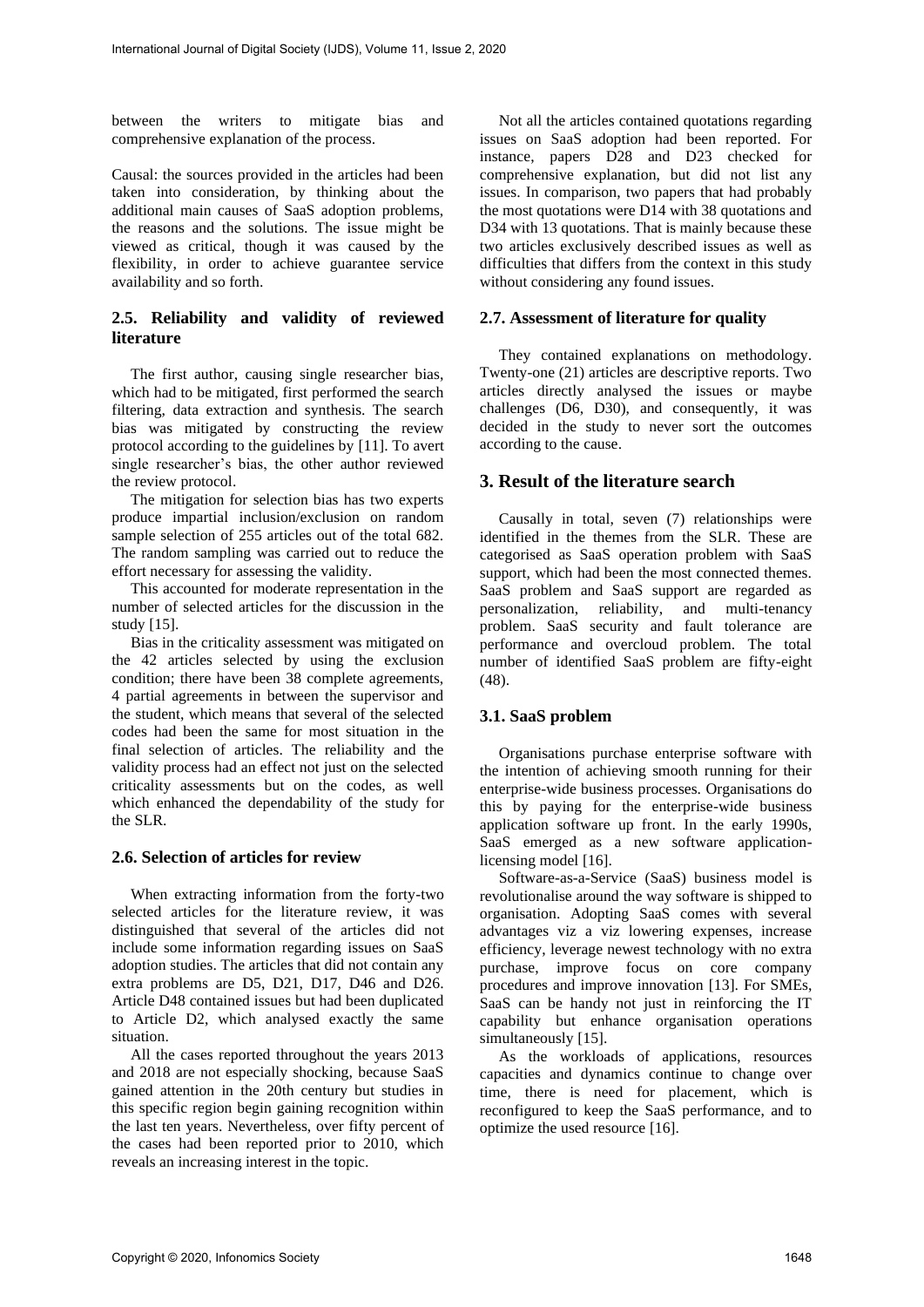**3.1.1. Reason for SaaS problem.** SaaS service providers face optimisation problem, as they need to satisfy customers (SMEs), satisfy the previously established entity as well as proved demands for dynamic optimisation problems. Authors [17] presented two essentials including both IaaS and PaaS. SaaS adoption in research is able to encompass IaaS and PaaS adoption research. Additionally, SaaS differs from program service provider where users could select the service [18].

**3.1.2. Solution to SaaS problem.** SaaS offers not just the improvement of the whole info systems (IS) infrastructure, like the platform [15], but SaaS also supply a greater quality of information compared to the traditional techniques where the IS design as well as operated by a third party for SMEs. SaaS has a shorter and flexible period of growth in addition to improved scalability, which could boost SaaS to a greater quality than could in traditional approaches. SaaS adoption enhance the company tasks because of the very best business train method applicable to SaaS delivery model. SMEs that procure SaaS for the business operation have an additional advantage of using perfect practice process supplied by SaaS. This kind of benefits may boost the intention of SaaS procurement [15].

Adoption of SaaS offer SMEs the latest cuttingedge IT, which involves less operating and capital investment. SMEs has enough IT capability; it might lessen the danger of adopting SaaS since SMEs is going to have the capacity to overcome problems such as the shortage of experience and knowledge in software adoption. SMEs is able to reduce the danger of adopting SaaS in case the company doesn't have adequate financial resources, but the top management of IT understands and positively encourages the adoption of the technology [15].

# **3.2. SaaS operational problem**

The operational theme consists of discussion in the literature on workflow, composite, multi-tenancy and applications. The discussion result is presented as follows:

Cloud computing allows the advancement of multi-tenant applications by sharing computing as well as storage resources. In a multi-tenant Softwareas-a-Service (SaaS) structure, several tenants talk about an application program and supporting hardware [10]. Multi-tenant Software-as-a-Service (SaaS) programs reveal one runtime among many buyer organisations (tenants) [17]. Multi-tenancy enables numerous clients (i.e. tenants) being consolidated into identical functional phone system. Multi-tenancy describes the capability that an individual structure has to deliver several tenants with only one software instance [18]. Multi-tenancy is an architectural design for SaaS apps, which

allows different consumers (tenants) to talk about the very same example of a software [19].

Multi-tenancy introduces complexities in program development, management and deployment. When sharing an actual example of an application, it is essential to make sure performance, availability and security [10].

A workflow is an executable software program artefact able to automate a big number of methods in applications like company processes (e.g. creating a session appointment in a hospital) as well as batch processing (e.g. document development as well as distribution out of substantial quantity of raw data). In order to allow reusability and flexibility, SaaS may be presented in a composite form, wherein a pair of mingling application program and information pieces cooperate to develop a higherlevel practical SaaS [20]. A composite SaaS is made up of loosely coupled communicating subsystems each one with specific company run to develop a higher-level practical phone system. Nevertheless, adopting the composite design to supply SaaS might add various problems to the cloud provider in terms of source management [20].

**3.2.1. Reason for SaaS Operational Problem.** Runtime customization entails a broad range of program artefacts like user interfaces, databases, web services, business process or workflow definitions. There is no single approach when choosing multi tenancy architecture, therefore, SaaS offer architects with help for producing proper trade off choices when following a workflow customization program [17].

The consequences of SaaS architects are due workflow customization tactic at the beginning of the workflow driven development life cycle. SaaS program can be difficult to return in later stages but the acknowledgements of the crosscutting effect on several other application artefacts.

Different customization techniques have different effect on varied and occasionally conflicting factors of SaaS, which range from the support for scalability to the compatibility with growth operations activities. It is virtually impossible for customers signing up to the application with the SaaS licensing model to personalize the application based on their preferences [21]. Buyers that desire to customize enterprise applications need to fit the unique on premises licensing style and incur a customization cost.

**3.2.2. Solution to SaaS Operational Problem.** To have several variants of the application program in one runtime instance, SaaS suppliers define variation areas in the application program on the foundation of several variants that could be tailored for run time [17]. SaaS providers offer tenants with management dashboard to customize the application based on specific needs of their organisation. An outcome is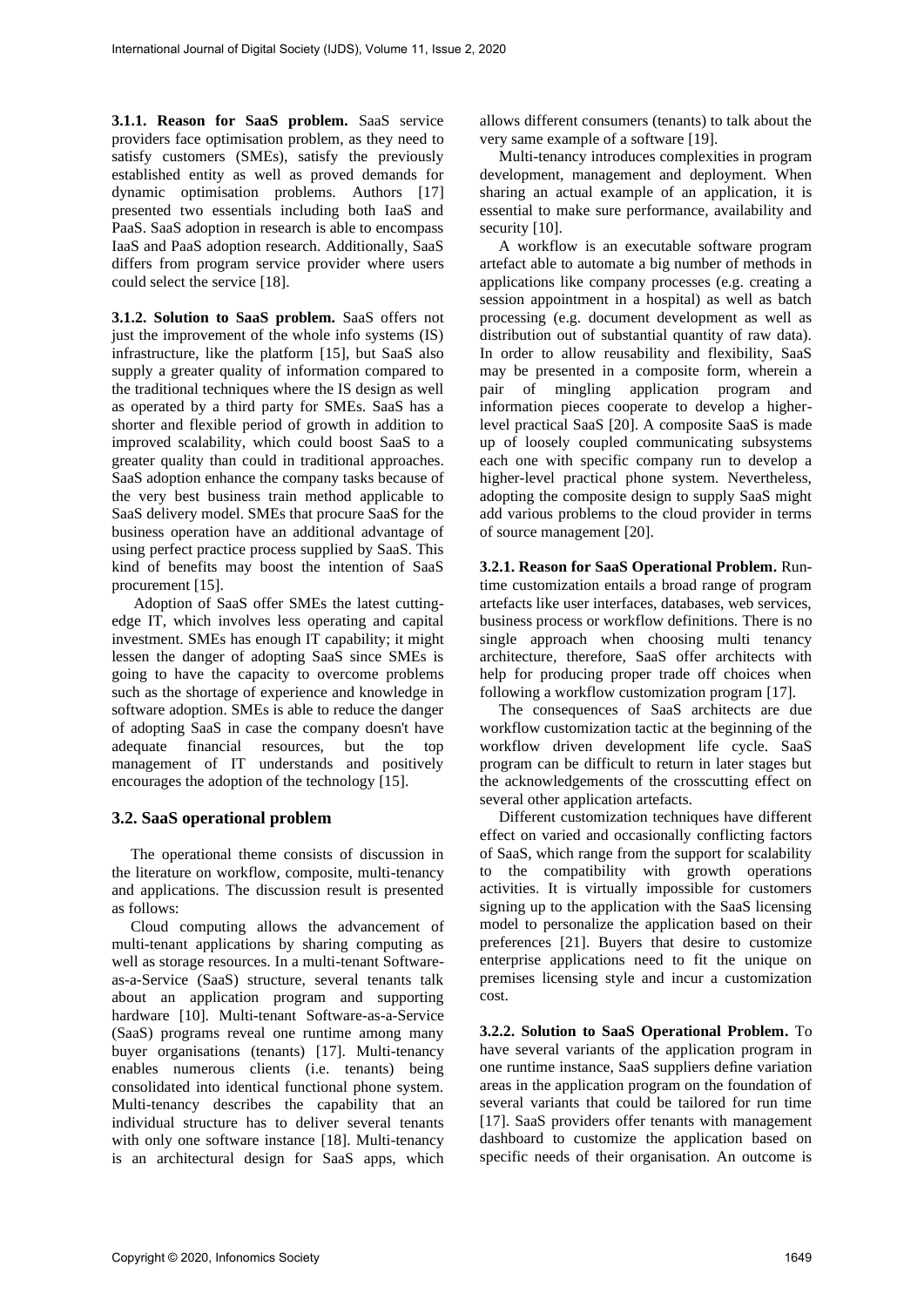not possible to determine a one size fits all. SaaS architects need to make an architectural trade off when following a specific workflow customization technique. An optimum trade off, nonetheless, is possible when all quality implications of workflow<br>personalization techniques are popular. personalization techniques are Customization is preferably done in a self-service fashion so that the principal stakeholders, specifically the SaaS provider as well as tenant organisations, do not need to communicate in the customization phase.

SaaS placement in a cloud datacenter is another problem to be resolved by designing algorithm to conquer an efficient optimisation challenges. The business model resulting from the algorithm design aimed at "economies of scale" and a software delivery model with support for the team.

# **3.3. SaaS support problem**

The placement of SaaS software program and data components is fully necessary as it might influence the protection functionality level of the SaaS and user experience.

An insecure SaaS placement might permit a malicious user to handcraft parameters, which bypass security checks as well as access very sensitive information of tenants. Placing SaaS elements in a weak server might result in possible security risks and might violate Service Level Agreements (SLA) constraints. Datacenter is essential to create security aware SaaS placement techniques with risks that are high, separated from SaaS with lower risks.

In handling these issues, the formal definition associated with new tenant-based access management design based on access management role (ARBAC) for STA and MTA in service-oriented SaaS called (TMS-ARBAC) was presented [22]. The need for the provision of IT decision rights between company and IT units in the application level. This add the governance of uses sent on premise and all those shipped with a SaaS model [23].

**3.3.1. Reason for SaaS security problem.** The inferred security rating for every hosting computer is depends on the threat level of the hosted SaaS pieces. It is utilised to penalize probably the most susceptible servers. Security requirements is still a challenge since Cloud computer users are reluctant when selecting a SaaS Service Provider [23]. Security challenges are data leakage, multi-tenancy, data sharing, resource location, and availability. These problems include access, data locality, and data breaches, information confidentiality and segregation, authentication, virtualization vulnerability, and authorization. Security risk is frequently created out of the advantage of SaaS service providers, vulnerability, and security threats.

Authorizing businesses on different resource sharing techniques are develop and deploy as entry control program in SaaS business model. Every tenant should be autonomous and will authorize the subtenants to get their own resources, which includes private service pieces and information. Each subtenant might not just inherit its tenant's information, but also additionally customize their own applications and permit others to use their resources [22].

**3.3.2. Solution to SaaS security problem.** The SaaS Security Problem solution is associated with the presented costs and SLA. SaaS providers and owners should discuss the security requirements with SaaS Service Providers in an effort to select the earth that best suits their needs. Many studies attempted to tackle security worries by permitting cloud customers as well as suppliers to establish a deal protection needs in different extensions of security SLA models [15].

Presently, almost all current access management designs for MTA are derived from role-based access management (RBAC) and management role based access control (ARBAC) [22]. Aside the security strategies supplied by MTA, STA access management must handle the following issues such as privacy sharing tenants and subtenants private service pieces and data. A tenant can grant own resources like information, customized elements to their subtenants, and might not allow their tenants or method administrators the ability to access them. A tenant manages their own resources, produce subtenants and grant source entry privileges to them [22].

# **3.4. SaaS support problem**

Quality of Service (QoS) are measurable nonfunctional characteristics, which distinguish services and forms the grounds for program selection [22]. Majority of the current cloud service choice techniques have ignored serious QoS dimensions demands including privacy and security, accountability, usability, and guarantee formulating a foundation for cloud service ranking and selection [24].

With SaaS OverCloud version, the needs make a razor thin overlay level to facilitate the SaaS compatibility over heterogeneous cloud infrastructures and platforms [24]. SaaS OverCloud design facilitate the SaaS compatibility over heterogeneous cloud infrastructures and platforms.

In contemporary SaaS based cloud services personalization is able play a crucial part like the internet or mobile applications, this make provision for a good motivator to better understand the way to enhance SaaS efficiency. Nevertheless, less interest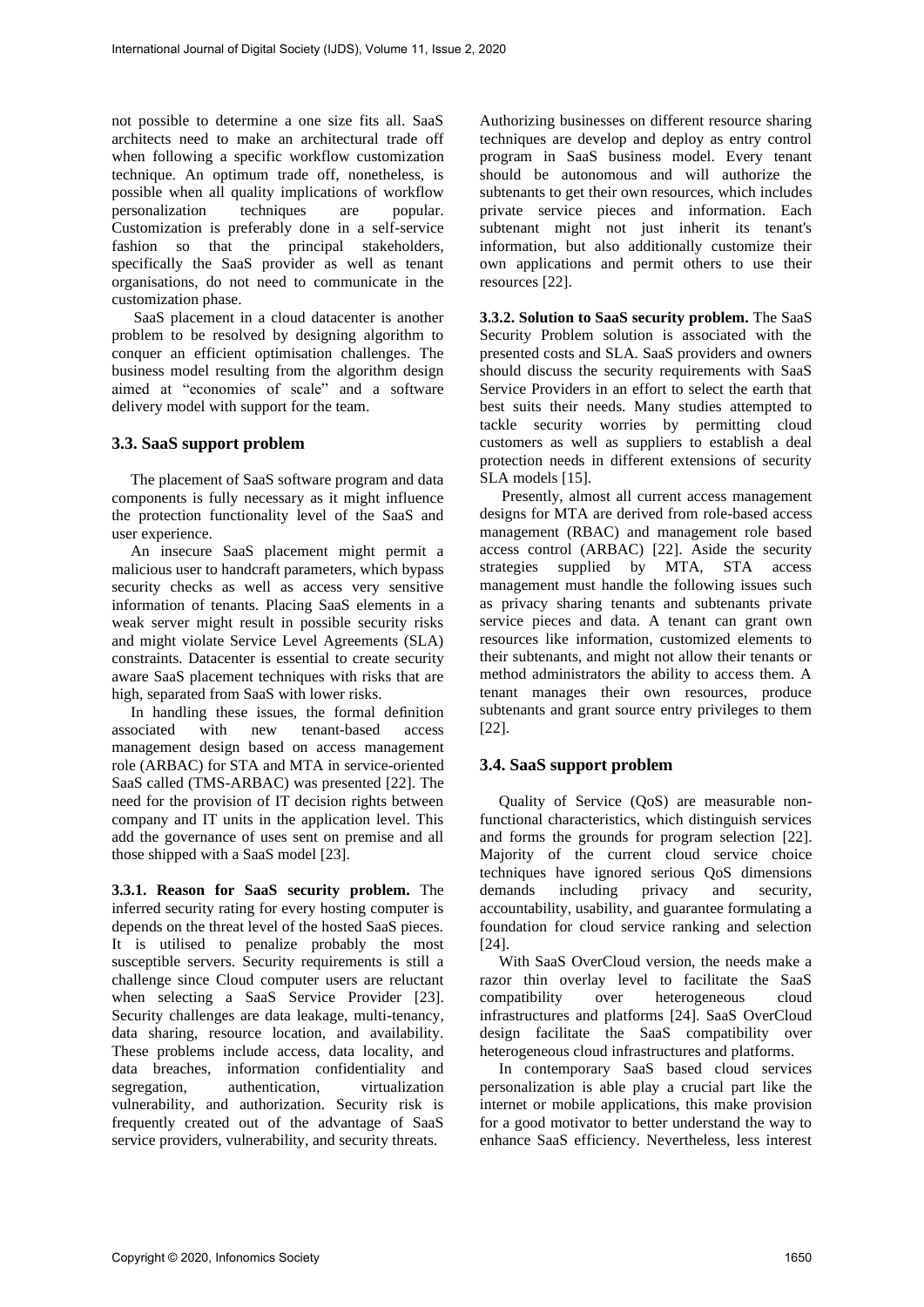is given on the specific provider's job relationship in affecting SaaS efficiency [25].

**3.4.1. Reason for SaaS support problem.** The discrimination of solutions based on QoS info is a treatment towards decreasing service option overload as the cloud service. QoS design includes Performance Indicators Key (PIK) for decisionmaking. QoS design comprises the key equivalent attributes of every service, and ideal for matching user QoS specifications to services' QoS feature. As much operating program, a multi-tenant SaaS software should ultimately go through upgrade, and evolution which are needed to run for run time, and maximally admire tenant SLAs. A number of procedures are usually applied to reduce impact of SaaS operation during a powerful enactment of gradual tenant and an upgrade by tenant activation of an improvement in term of workloads [26].

The issue involves determining what applications to set up on every computer bunch of the provider and the way to assign buyers to the clusters in an effort to supply backup and primary service to clients providing of a cluster disaster, while reducing full price [14]. With each software request by each customer support, and the readily available capacities of the computer system clusters. The requirement to designate buyers to unique clusters is thus paramount to effective working of SaaS in the customer's premises. Furthermore, the importance to determine what programs to set up on every group like that in case a person is given to a certain bunch, subsequently most apps requested by the buyer should be placed on that group [14].

**3.4.2. Solution to SaaS support problem.** [24] proposed the use of similarity metrics to get ranking cloud services in cloud e-marketplace context based on QoS characteristics. The standing is attained by locating the similarity in between the person provided QoS specifications and those of various other people in the past. Six QoS attributes with a regular information format are utilized as a qualifier for the values for flexibility, security, and usability [15].

With SaaS OverCloud version, by fulfilling the next needs, we try to make a thin overlay level, which could facilitate the SaaS compatibility over heterogeneous cloud infrastructures and platforms [15].

# **3.5. SaaS fault tolerance problem**

Application placement is another major challenge that relates to the product offering and location. Therefore, there is a need to decide the locations of the products and the infrastructure that will support the allocation of the product to customers [1]. Authors [1] looked at resource as well as SLA

constraints for optimum application placement. Each applicant placement program is represented by a composite particle (a pair of elementary particles), wherein every particle belongs to a feasible hosting server. The quality of placement, the computation time, along with dependencies between SaaS elements will be the primary problems that have being resolved much more in depth [27].

SaaS Fault Tolerance provided a set of computation as well as storage servers in the information facility with the cloud communication network along with a composite. SaaS aim is to determine the placement of SaaS program and information parts upon the computation and storage servers like ideal SaaS efficiency, the SaaS execution period is minimized and maintained at a reasonable level as the functionality of hosting servers.

As the variety of SaaS program gets bigger, so too is the needs of owners in customization terminology of software and program quality. Customization of software suggests a selection of program to meet up with the demands of many unique SaaS client [28]. The issues mentioned previously, is emphasised by [25] that regardless of the increasing trend of SaaS, the failure rate of SaaS is many and high service providers claimed to have very poor overall performance. Some are suspicious about the service providers' potential to notice the expected performance.

**3.5.1. Reason for SaaS tolerance problem.** SaaS placement has reusability and flexibility Fault Tolerance Problem but provides far more complexity to the associated control undertaking with a composite SaaS, particularly in the distributed and very powerful cloud environment.

For every placement, it is important to meet up with placement demands from the most effective servers from the associated server farm the dependencies between SaaS elements.

To fix these issues, [25] proposed a way dependent on particle swarm optimisation (PSO) to control the placement of SaaS program and information pieces combined with their constraints, requirements, and dependencies. The technique utilizes an algorithm where sub swarms of servers are built to cooperate and develop via a selection of iterations with a cooperative learning program. The greatest servers among computing servers cooperate to create the perfect positioning program of the entire SaaS storage servers. Additionally, [28] proposed the SaaS cloud personalization framework that allowed the facilitation of the group of tastes and the distribution of corresponding SaaS services. The goal of [28] strategy is in providing an integrated SaaS structured environment solution whereby provisioned with enhanced personalization quality and efficiency.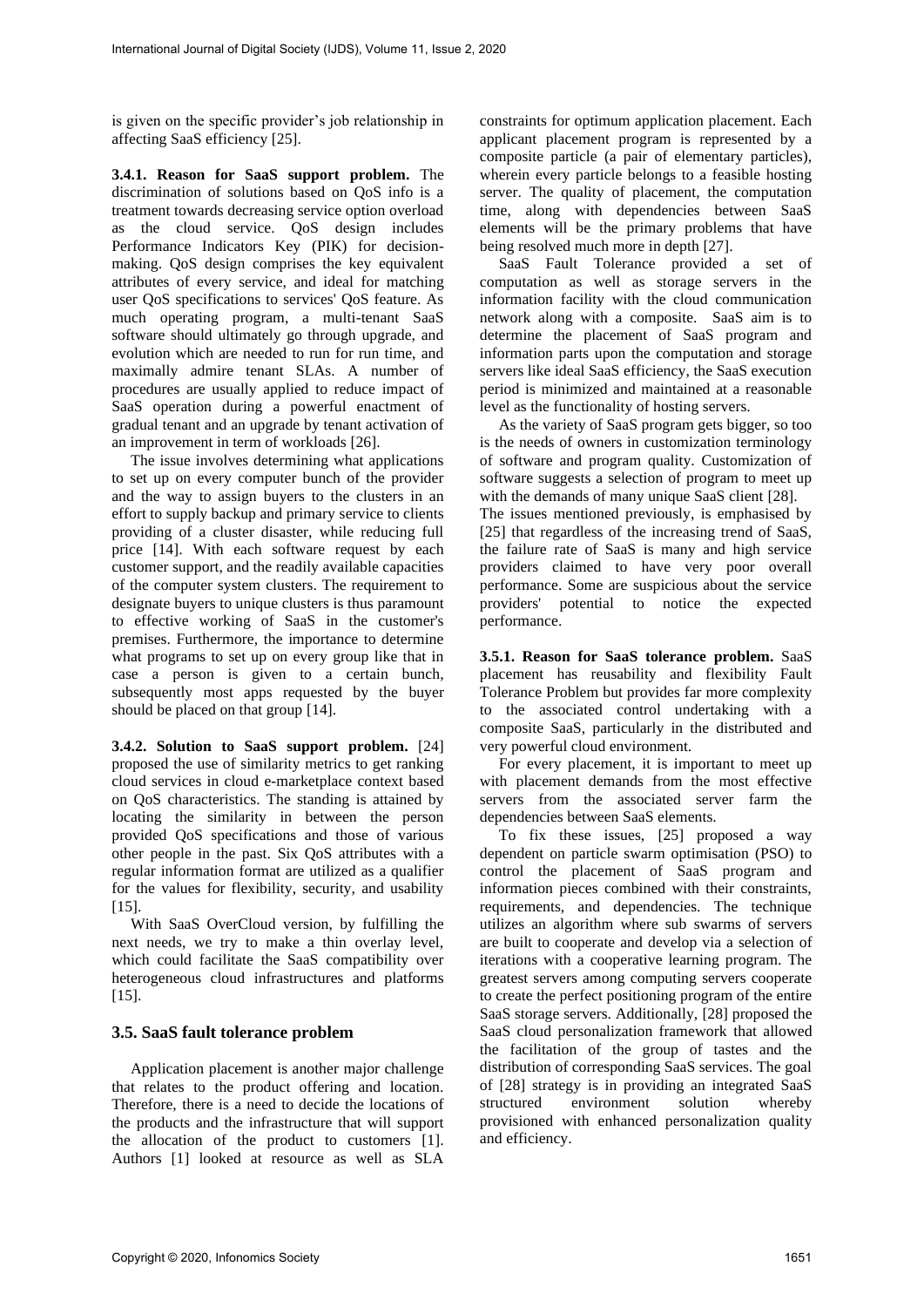## **4. Limitation of the study**

The strategy used in this study assists with the accurate retrieval of literatures relating to SaaS adoption. The limitation arises from the fact that the sturdiness of the evidence whether in the everyday relationships are real, or most vital issues were most crucial in reality; and whether the solutions are in fact the most appropriate for the problems.

Additionally, not all related articles could be downloaded, because the university library does not have subscription for some of the academic journals returned in the search. This are in the region of 0.5 article out of every 30 articles returned. In addition, book chapters and e-Book are not included as part of the downloaded articles.

The data collected from the number of articles retrieved may have been interpreted with researcher's bias. The filtering technique contained interpretative elements and therefore results from them may vary. During information extraction, most of the identified problem may be simply interpretations of the authors. This is applicable to the interpretation of the solutions and causes towards the view that the authors find as a lesser number of issues than could be reality.

#### **5. Conclusion**

A systematic literature review was conducted on major academic databases in management information systems to unravel the problems experienced by SMEs during SaaS adoption. The SLR conducted in this study, use search strategy that produced 682 separate papers that were filtered and synthesised to identify SME adoption problems, the reason for the SaaS adoption problems and the solutions of these problems from previous studies.

The outcome of the SLR activity yields 42 papers used in the final literatures for the study. The discussion on the outcome of the SLR was based on the following: SaaS problem, SaaS operational problem, SaaS security problem, SaaS support problem, and SaaS fault tolerance problem.

Although we identified various kinds of SaaS adoption problems as well as the criticism, we cannot articulate how these problems are spreading and the reasons for some problems tend to be more critical compared to others. These shortcomings could be answered in future studies, which will investigate how theoretical framework might help the study understand the context better.

In this paper the research questions were raised and answered. The questions raised as solution appeared in the previous studies remain to be known if the same problems will affect SMEs adoption of SaaS. Future study will conduct fieldwork to unveil the truth regarding the problems.

# **6. References**

[1] Amiri, A. (2017) Application placement in computer clustering in software as a service (SaaS) networks. *Inf Technol Manag*, 18: 161-173.

[2] Zhaojun Y., Jun, S., Yali, Z., and Ying, W. (2015) Understanding SaaS adoption from the perspective of organizational users: A tripod readiness model. *Computers in Human Behavior*, 45: 254-264.

[3] Skilton, M. (2010) Building return on investment from Cloud Computing

[http://www.opengroup.org/cloud/whitepapers/ccroi/index.](http://www.opengroup.org/cloud/whitepapers/ccroi/index.htm) [htm](http://www.opengroup.org/cloud/whitepapers/ccroi/index.htm) (.Access Date: 3 August, 2018)

[4] Winkler, T. J. and Brown, C. V. (2015) Horizontal Allocation of Decision Rights for OnPremise Applications and Software-as-a-Service. *Journal of Management Information Systems*, 30 (3): 13-48.

[5] Sultan, N. A. (2011) How SMEs can manage. *International Journal of Information Management*, 31: 272-278.

[6] Wu, W. W., Lan, L. W., and Lee, Y. T. (2011) Exploring decisive factors affecting an organization's SaaS adoption: a case study. *International Journal of Information Management*, 31(6): 556-563.

[7] Mezni, H., Sellami, M., and Kouki, J. (2018) Securityaware SaaS placement using swarm intelligence. *J Softw Evol Proc.* <https://doi.org/10.1002/smr.1932> (Access Date: 23 June, 2018).

[8] Han, J. and Kim, J. (2017) Design of SaaS overCloud for 3-tier SaaS Compatibility over cloudbased multiple boxes. *Proceedings of CFI'17,* Fukuoka, Japan.

[9] Palos-Sanchez, P. R., Arena-Marquez, F. J., and Aguayo-Camacho, M. (2017) Cloud computing (SaaS) adoption as a strategic technology: results of an empirical study. *Mobile Information Sysytems,* Article ID 2536040. <https://doi.org/10.1155/2017/2536040> (Access Date: 4 August, 2018)

[10] A. Jumagaliyev, and J. Whittle (2016) "Model-Driven Engineering for Multi-Tenant SaaS application development", *CrossCloud'16*, London, United Kingdom.

[11] Fernndez-Alemán, J. L., Seor, I.C., Lozoya, P. A., and Toval, A. (2013) Security and privacy in electronic health records: a systematic literature review. *J. Biomed. Infor*, 46(3): 541-562.

[12] Corin, J. and Strauss, A. (1988) Grounded theory research: Procedures, Canons, and Evaluative Criteria. 13(1): 1-19.

[13] Vidhyalakshmi, R., and Kumar, V. (2018) CORE framework for evaluating the reliability of SaaS products. *Future Generation Computer Systems,* 72: 23-36.

[14] Amiri, A. (2016) Application placement and backup service in computer clustering in Software as a Service